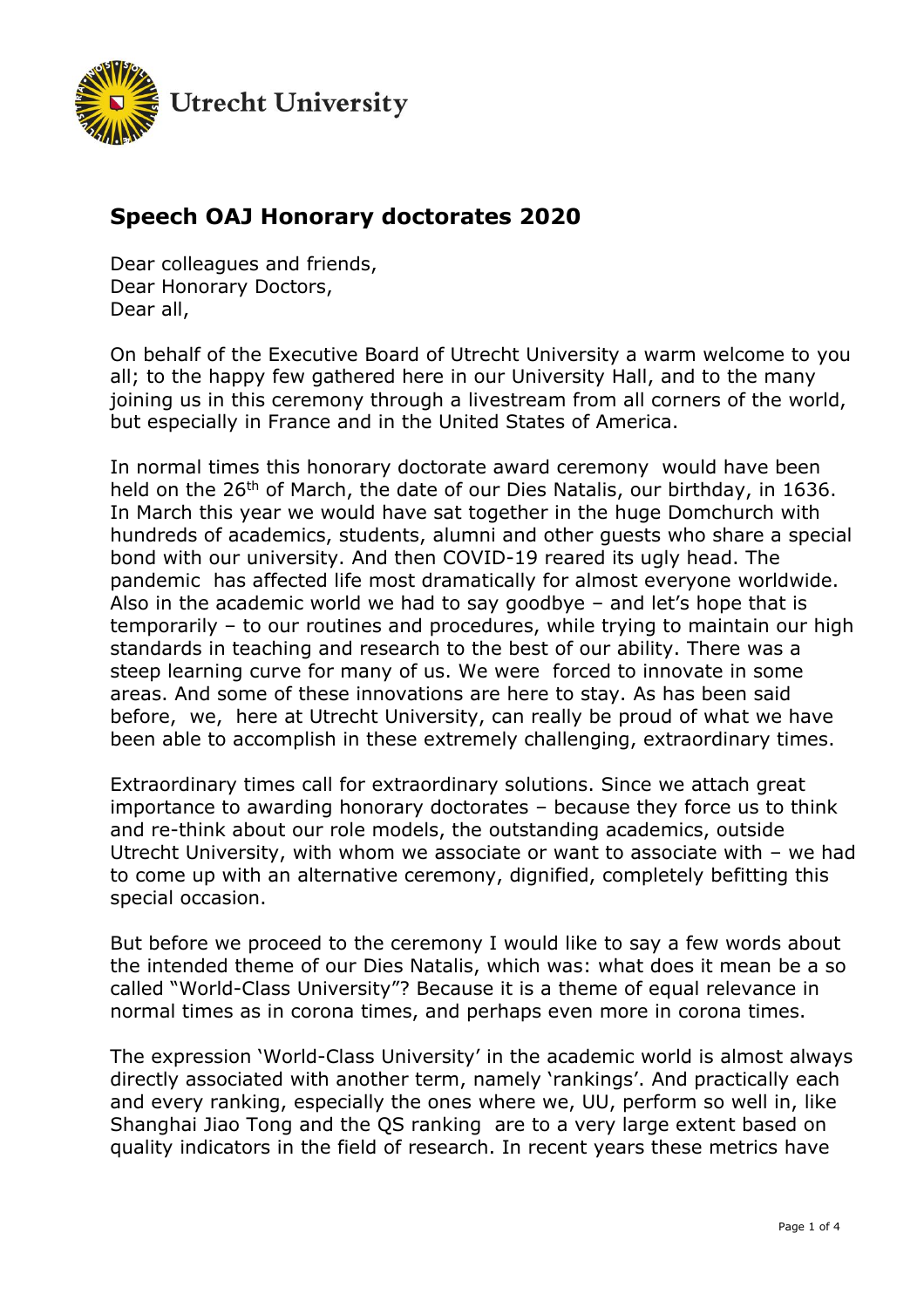increasingly become a topic of debate. For instance, do these impact factors really say something about quality, and if so, is the defined quality also relevant for society, or only for the scientists? Gradually, we are saying farewell to some of these performance indicators. The new Dutch Strategy Evaluation Protocol 2021-2027, by which all research groups and institutions will be assessed in the near future is quite clear in that respect.

A more fundamental criticism of these rankings, for instance coming from the Canadian Alex Usher, is that they give a one sided, distorted view of a university. If these rankings are taken too seriously, for instance, when they become the key drivers in allocation of budgets and careers, they establish a monoculture in which many other important facets of a university, like first and foremost education are to a large extend ignored. Therefore, Utrecht University, has strongly committed itself to the implementation of an Open Science Program. At its core Open Science is about giving back to society and giving greater consideration to society and societal problems as steering elements in academic activity. Open Science is not only about open access publishing and FAIR data, as some tend to believe. It is also about public engagement and citizens science. As such, the real key element of the Open Science effort is the transformation of the system of incentives and rewards. The number of publications and the place of researchers in the rankings will no longer be the sole driver for an academic career. By stressing the relevance of teaching, public engagement, outreach and leadership in pursuing an academic career, we are showing what kind of university we want to be, what kind of community we want to be, and how we see our role for and in society. 'Rewards and incentives' have become a very important issue in corona times. When there are so many demands in teaching, so many problems in accessing research facilities, children or parents that need caring for, then it becomes extremely clear that the 'old metrics' no longer meet the tasks and needs we stand for as university. And especially when there is strong evidence that the academic work of female academics is disproportionately affected by the pandemic working conditions.

The education of new generations, preparing them for the future, was the main reason for the birth of universities in the  $11<sup>th</sup>$  century. It is still the primary task of a university. And we prepare our students the best by giving them access to the best available research, confronting them with it, and letting them participate in it. This is what truly defines a research university: outstanding teaching based upon outstanding research.

It is wonderful to see, that for some time now, our university has taken great pride in the quality of its teaching and its role in educational innovation a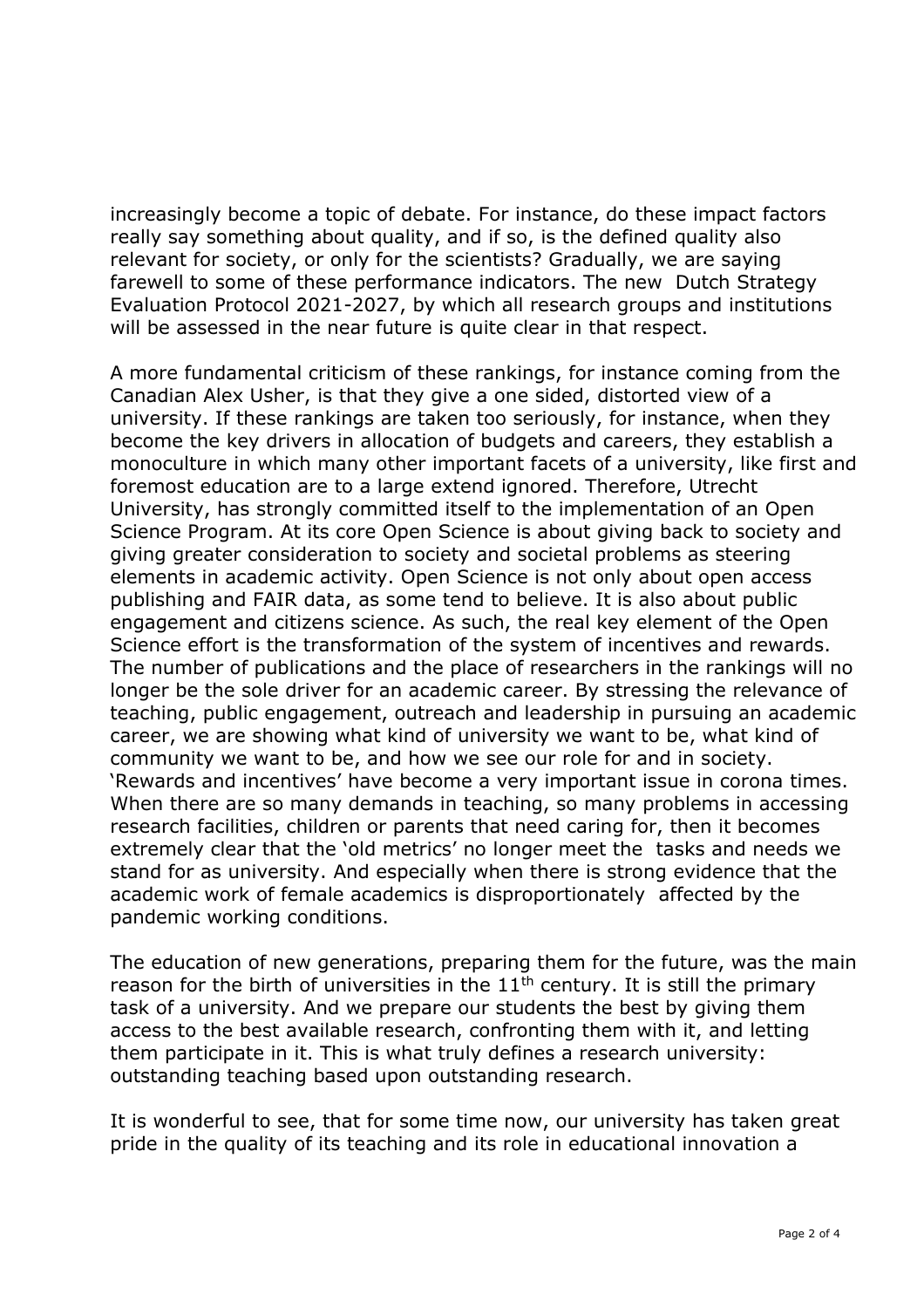national and international level. Furthermore, teaching abilities and qualities are already important, but they should and will become even more important in the way we make academic careers possible at our university.

Our teachers had an extremely difficult time since the start of the pandemic. Almost overnight they had to go online. Luckily we already had a lot of expertise and experience in the field of blended learning. Our Centre for Academic Teaching and all their associates did a wonderful job in helping the less experienced colleagues. But nevertheless, these have been stressful times and unfortunately in the near future stressful times will continue. Not only for academic staff, but also for students and the support staff, who have been working around the clock – some people cancelled their holidays to prepare us for the new academic year. Their dedication is awesome and crucial!

But we have to make sure that the work pressure stays within reasonable limits. Great responsibility rests on the leadership of our university, at all levels, to ensure that people in our community stay healthy. Reduce tasks, reduce elective courses if necessary, do whatever it takes in general to make sure that people stay well. I think the time is now for some firm decisions in that respect.

The quality of our education has come under extreme duress since the pandemic. Education is not only about gaining knowledge. 'Subjectivation', in the sense that students become more autonomous and independent in thinking and acting is also an important purpose of an academic education. And there is a third essential goal for us as well, which is 'socialisation', becoming a part of the society, culture and tradition. These goals, especially the latter ones can only be achieved by meeting each other on a regular basis, in person, on campus. Of course this is also about the community and community building. Therefore we are doing all we can, within the limits set by the authorities to facilitate encounters and engagement. And we have to have an extra keen eye for the well-being of our students in these dire circumstances.

A university is not a standalone entity. It performs its functions in strong connection with its geographical environment. In our case the city of Utrecht, the province and the broader region. They constitute our living labs, as it were. But there is mutual benefit here. Research shows that universities profit from the region, but the region profits from the universities as well, because they are tremendous accelerators for economic and social development.

So, we want to be a university with a head and a heart. A heart for the people in our community, our teachers, researchers, students and all the members of our support staff. We want to have a heart for our alumni and other